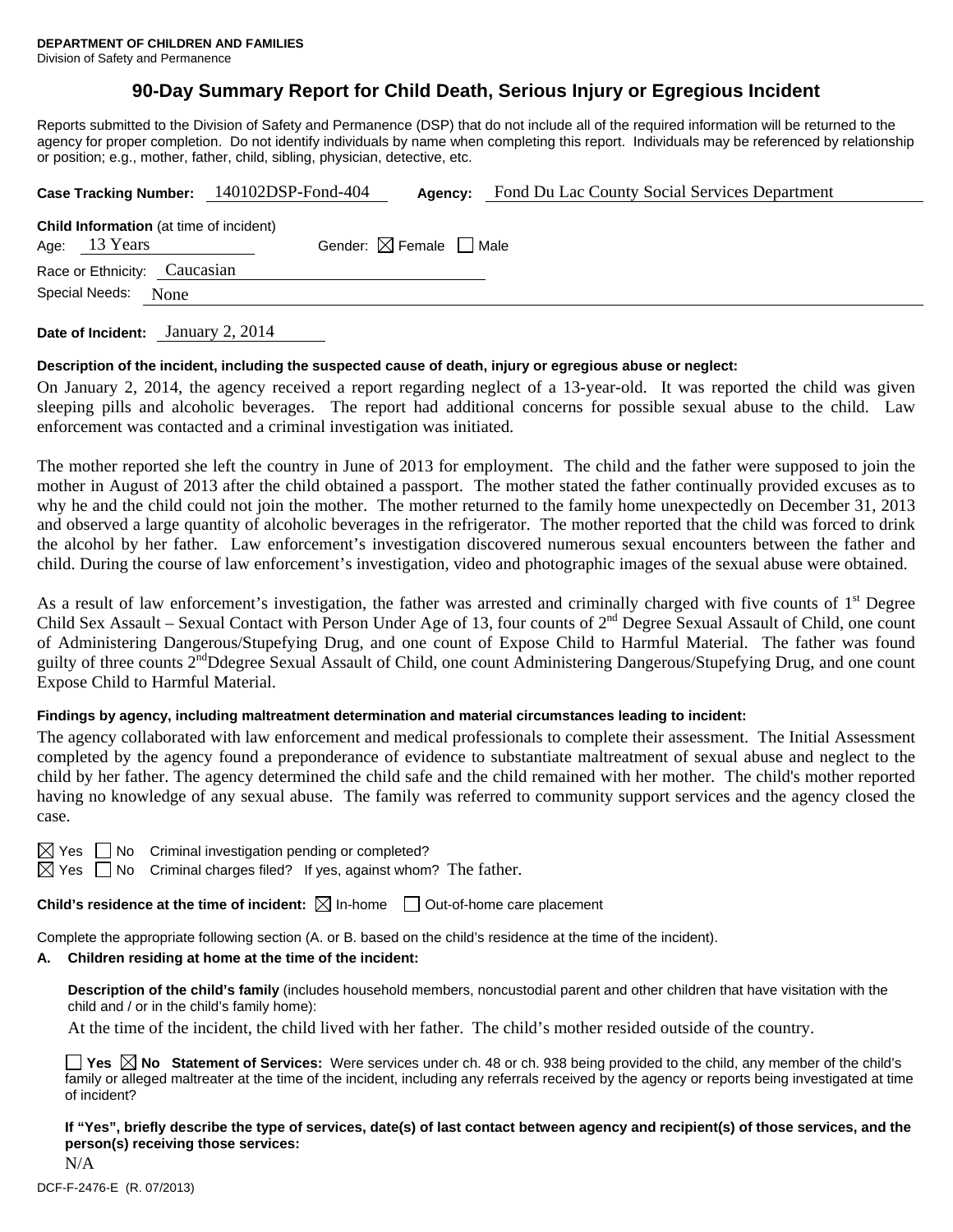#### **Summary of all involvement in services as adults under ch. 48 or ch. 938 by child's parents or alleged maltreater in the previous five years:** (Does not include the current incident.)

On June 2, 2009, the agency screened-in a CPS Report alleging physical abuse to the child's thirteen-year-old brother by his step-father. An assessment was completed by the agency and the allegation of physical abuse by the step-father was substantiated. The thirteen-year-old brother was deemed unsafe, taken into Temporary Physical Custody, and placed in out-of-home care. A Child in Need of Protection or Services petition regarding the thirteen-year-old brother was filed, he was placed with relatives and the case remained open to provide ongoing case management services. The child (now thirteen-year-old child) remained in the home as there was no evidence that she had been a victim of maltreatment and the agency assessed her as safe. The case was closed on September 8, 2010.

#### **Summary of actions taken by the agency under ch. 48, including any investigation of a report or referrals to services involving the child, any member of the child's family living in this household and the child's parents and alleged maltreater.** (Does not include the current incident.)

(Note: Screened out reports listed in this section may include only the date of the report, screening decision, and if a referral to services occurred at Access. Reports that do not constitute a reasonable suspicion of maltreatment or a reason to believe that the child is threatened with harm are not required to be screened in for an initial assessment, and no further action is required by the agency.)

On December 5, 2003, the agency screened-in a CPS Report alleging physical abuse to the child's eight-year-old brother by his father. An assessment was completed by the agency and the allegation of physical abuse was unsubstantiated and the children were deemed safe. The family was referred to community services and the case was closed in initial assessment.

On February 12, 2008, the agency screened-in a CPS Report alleging physical abuse to the child's twelve-year-old brother by unknown maltreater. An assessment was completed by the agency and the allegation of physical abuse was substantiated by an unknown maltreater. The family was referred to community services and the case was closed in initial assessment.

On May 27, 2008, the agency screened-in a CPS Report alleging physical abuse to the child's twelve-year-old brother by an unknown maltreater. An assessment was completed by the agency and the allegation of physical abuse was unsubstantiated.

On July 14, 2008, the agency screened-in a Services Report. The agency provided the family with community resources.

On April 13, 2009, the agency screened-out a Services Report.

On June 2, 2009, the agency screened-in a CPS Report alleging physical abuse to the child's thirteen-year-old brother by his step-father. An assessment was completed by the agency and the allegation of physical abuse by the step-father was substantiated. The thirteen-year-old brother was deemed unsafe and placed in out-of-home care. A Child in Need of Protection or Services petition regarding the thirteen-year-old brother was filed and the case remained open to provide ongoing case management services. The child (now thirteen-year-old child) remained in the home as there was no evidence that she had been a victim of maltreatment by the step-father or the mother and the agency assessed her as safe.

On June 8, 2009, the agency screened- in a CPS Report alleging sexual abuse to the child's thirteen-year-old brother by his step-father. An assessment was completed by the agency and the allegation of sexual abuse to the thirteen-year-old brother was unsubstantiated by the step-father and the biological father.

### **Summary of any investigation involving the child, any member of the child's family and alleged maltreater conducted under ch. 48 or ch. 938 and any services provided to the child and child's family since the date of the incident:**

The agency collaborated with law enforcement and medical professionals to complete their assessment. The Initial Assessment completed by the agency found a preponderance of evidence to substantiate maltreatment of sexual abuse and neglect to the child by her father. As a result of law enforcement's investigation, the father was arrested and criminally charged with five counts of 1st Degree Child Sex Assault – Sexual Contact with Person Under Age of 13, four counts of 2nd Degree Sexual Assault of Child, one count of Administering Dangerous/Stupefying Drug, and one count of Expose Child to Harmful Material. The agency determined the child safe and the child remained with her mother. The family was referred to community support services and the agency closed the case.

### **B. Children residing in out-of-home care (OHC) placement at time of incident:**

**Description of the OHC placement and basis for decision to place child there:** N/A

**Description of all other persons residing in the OHC placement home:**